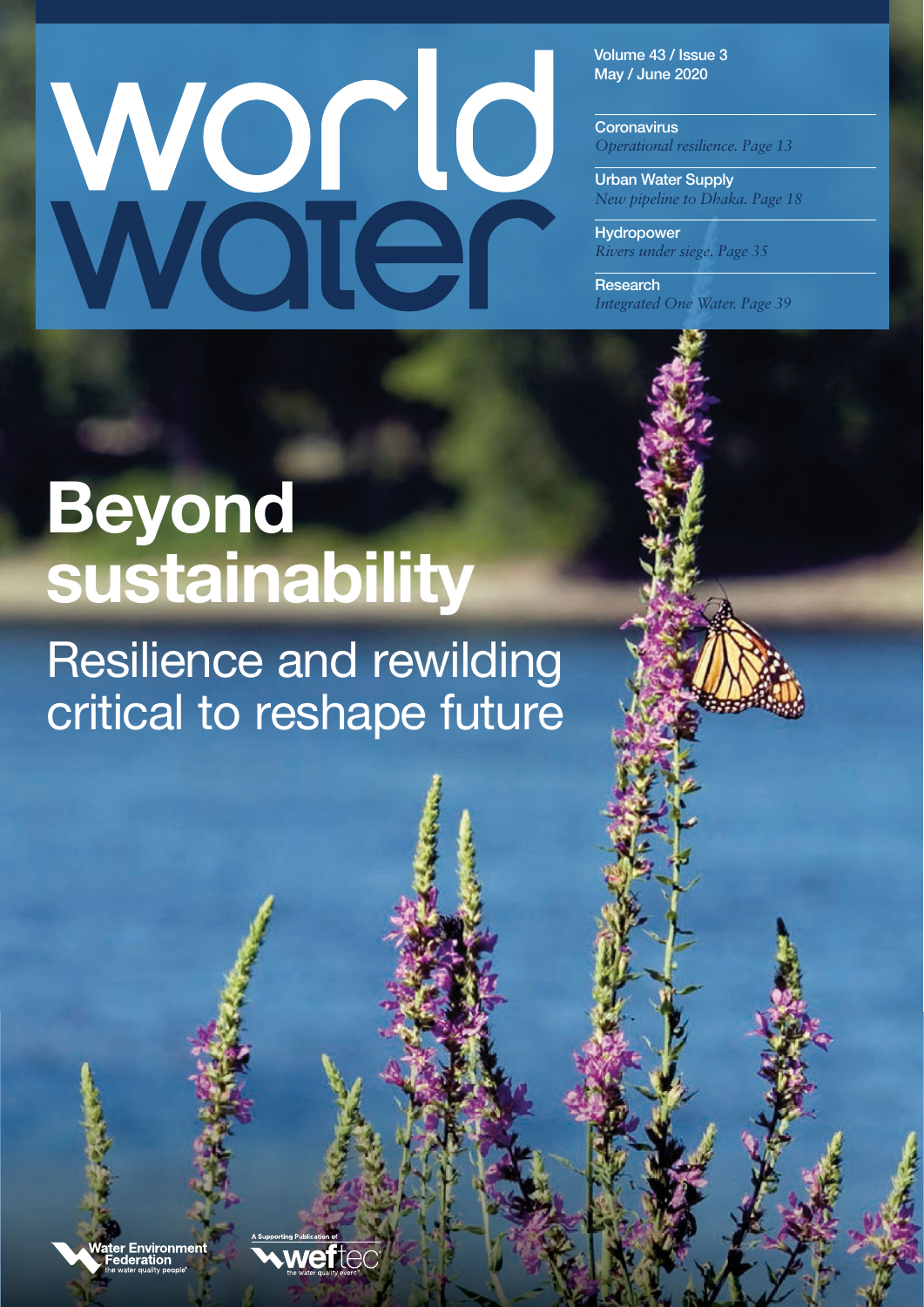**Stantec Senior Vice President of Strategy David Smith and Chief Executive Officer of the United Kingdom's (UK) Southern Water Ian McAulay review the journey from "sustainability to resilience to action" in their respective companies and why they want to inspire others to make this the decade of resilience and "rewilding."**

## Sustainability to resilience to action

Why this decade is critical, and why we can't afford to get it wrong

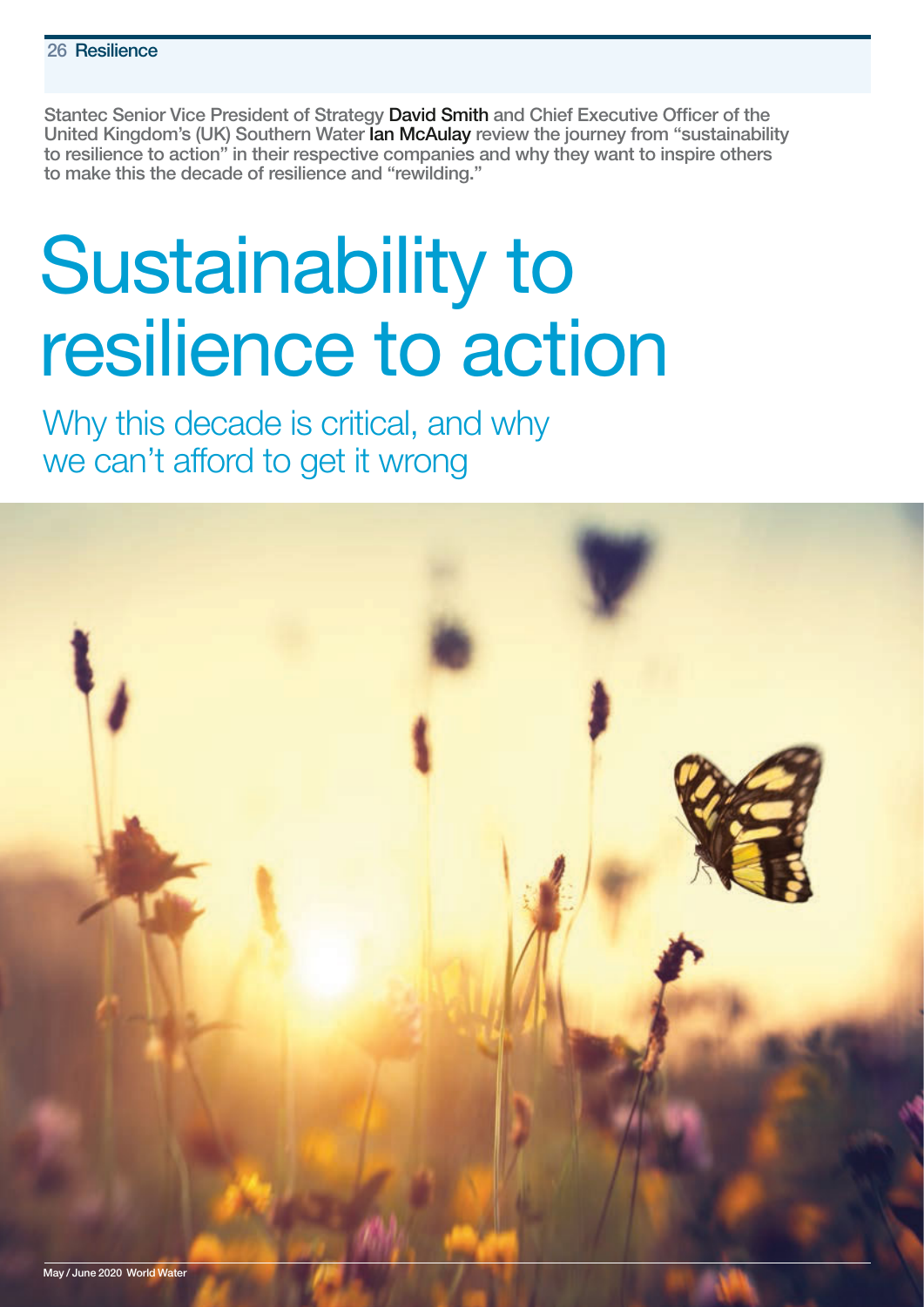#### **Lecture series presents new resilience approaches**

Today, the word "sustainability" is part of everyone's vocabulary and every company's strategy. This wasn't the case in early 2000, when Ian McAulay, then managing director of MWH Global in the UK, formed a nonprofit joint-venture consultancy company called SISTech Solutions with Professor Paul Jowett of Heriot-Watt University in Scotland, and later David Smith at Stantec who joined the Board.

SISTech recognized that while the need for greater sustainability was becoming better understood, people and companies did not really know how to implement it or incorporate it into their plans. For more than 10 years SISTech provided

consultancy, research, and knowledge-sharing in sustainability practices and resilience to help governments, communities, and businesses understand why it needed to be central to their plans.

However, in 2014 evolving global environmental changes fueled SISTech's decision to change course and refocus on communicating the urgency of moving from sustainability to resilience strategies in order to address the emerging multisector challenges. This resulted in a series of lectures on resilience in conjunction with the UK Institution of Civil Engineers, Heriot-Watt University, and Stantec. Over the past six years, these annual lectures have tackled six different topics

by showcasing new resilience thinking in relation to infrastructure and communities including flooding, energy, and urban areas. They communicated to a wide audience that conventional strategies can no longer guarantee resilience and highlighted a range of innovative new approaches.

The recent 2019 lecture clearly outlined that everyone needs to implement resilience plans to deal with the rapidly different future we now face (in other words: sustainability to resilience to action) – with a final message that action is needed now to create a resilient, sustainable future and prevent further and possibly irredeemable destruction to our environment.

#### **We are at a turning point**

Cities and communities worldwide face unprecedented challenges. They range from growth and densification, aging infrastructure, climate issues, and the impacts from drought and severe storms, to social issues like affordable housing and income disparity. Not to mention the current global COVID-19 crisis, which will have serious and lasting implications for all. At the same time, there are immense opportunities for positive change through new technologies, ecosystem regeneration, and holistic collaboration by city and community leaders.

Like many of the utilities, the global water industry is at a turning point and must deal with exceptional changes. The variables it faces include global climate and environment change at one extreme to the introduction of new forms of regional governance, new technologies, radical innovation, and "ecosystems thinking" such as regeneration of the natural environment. To succeed both globally and locally, business and community strategies must be characterized by increasing overlaps and interconnections. Operating in isolation will not work. Today's world is deeply interconnected across water, energy, and agriculture as well as communications, transport, urban development, infrastructure, and wider economic, health care, social systems, and public services. This is not simply because of the increasingly volatile climate but is also due to increased demands for cost-effective services, environmental security, and long-term sustainability.

The time for talking is over. If this is not sorted in the next decade, the next generation will face the consequences. Stakeholders and communities must work together, as individual organizations could not succeed by acting alone.

#### **Is it all about climate change?**

Extreme weather is becoming the new normal. Globally, the last two years have been marked by record-breaking hurricanes, floods, and heatwaves. Hurricanes in the Gulf of Mexico, bushfires in Australia, drought in South Africa, and in the UK water shortages alternating with repeated episodes of severe and frequent flooding have resulted in increasing coastal and general soil erosion and massive damage to the natural environment and built infrastructure.

The environment and climate are changing faster than anyone ever anticipated. This winter, the UK experienced three huge storms on successive weekends. Each would have been significant but manageable, but collectively they caused massive flooding and serious problems for communities and their infrastructure.

Communities must adapt as flooding is not going to go away. And building a way out of this is not going to work. Hard defences like dams and levees only protect up to a point and when they are breached, the results – as seen in the United States (US) in the state of Louisiana and the Gulf of Mexico – can be catastrophic. Communities need to restore and protect natural processes to regenerate the environment. They can learn how to incorporate nature into the built environment by using land to store or redirect flooding. For example: parks and ponds can be created to double up as places to collect water. This type of sustainable urban drainage or (SuDs), manages stormwater locally by managing the flood and pollution risks resulting from urban runoff and contributes wherever possible to environmental enhancement of the urban environment. But this is not all about water – these issues are multisector and interdependent. They affect all infrastructure, as well as many (if not all) the stakeholders in communities.

Climate change is one critical factor, but environmental pollution, habitat, and biodiversity loss is also a crucial issue – together with changing social values, the opportunities afforded by technological advances, and the digital revolution. In combination, all these factors are reshaping the world.

#### **This decade is critical – we can't afford to get it wrong**

The case for practical action is compelling. Like many companies, Stantec and Southern Water have initiated a range of new approaches to help ensure long-term resilience thinking and action.

Stantec, as a global infrastructure company, is focusing on areas where they can make a difference for people, businesses, and their communities – including urban areas and smart cities, with coastal resilience, energy remix, and ecosystem regeneration.

City communities bear the brunt of the impacts of change. However, they also have

#### **Better use of technology and planning for resource conservation**

In 2016 Saadiyat Island in the Middle East was relying on desalinated water for its irrigation demands, which was energyintensive and not sustainable. To align with national targets for 95-percent reuse of wastewater, a water source switch was needed.

With its small population, Saadiyat Island doesn't have a lot of wastewater to recycle, and it needs up to 25 million liters a day to irrigate its green spaces. The original solution was to bring recycled water from a separate source 50 kilometers (km) away, but by partnering with government and private developers, Stantec was able to investigate the water balances of the surrounding communities and found just what was needed. Yas Island, located nearby, had water to spare, so a new water main conveyance system was completed in December 2019.

the opportunity to do things differently and make integrated changes. For example, changes can be found in the way they plan the urban landscape, use radical transport innovation, create and conserve energy, and their approach to water and wastewater. Better use of technology and planning can relieve pressure on cities, increase energy and resource conservation as well as improve the health and wellbeing of the population. In the US after Hurricane Harvey, to help design a more resilient Houston, Texas, Stantec brought together more than 50 local and national experts, stakeholders, and community members in a resiliency innovation workshop, which helped address climate change impacts, social inequity, and environmental degradation while advancing the community's overall economic competitiveness.

**Opposite: Incorporating native habitat benefits declining pollinator species. Credit: Stantec**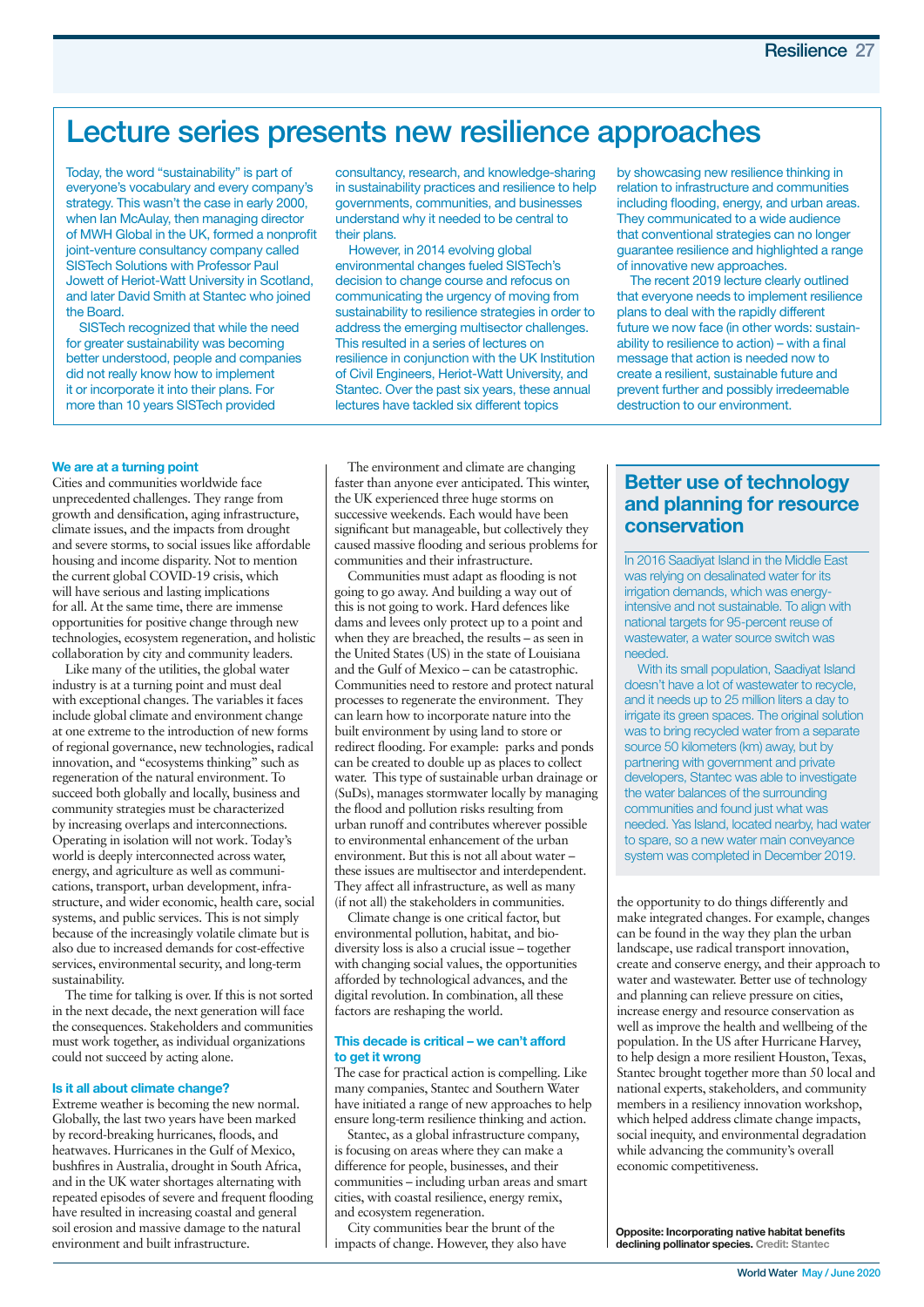

A successful approach to resource conservation and sustainable water management can be found in L'INNESTO, Milan. This social housing project recently won the global competition C40 Reinventing Cities, organized by the world's megacities committed to addressing climate change by driving carbon-neutral and resilient urban regeneration.

L'INNESTO is part of Milan's strategic plan to transform underused railway areas of the city on the site of a former freight terminal. It aims to achieve carbon neutrality in 30 years using a lowcarbon district heat network, powered by onsite renewable sources that connect the neighborhood and lower emissions. It has a 60-percent green space target and an ambitious mobility strategy: limiting car parking spaces (only 100 spaces for 700 tenants), 1200 square meters (m2) of bike garages, 10 electric car charging terminals, and a shared neighborhood car fleet.

Stantec's work centered on L'INNESTO's design for sustainable water management and featured enhancing rainwater use, avoiding saturation of sewerage networks, and minimizing the consumption and waste of drinking water. Rainwater is 100 percent used, saving 30 percent on drinking water consumption, and 15 percent of wastewater is treated directly onsite.

Coastal resilience is a key issue. The major communities that reside in coastal zones face rising sea levels and extreme weather events, so collaboration with communities is vital as they devise infrastructure resilience plans. Stantec is currently working to develop resilient coastline infrastructure in the Gulf of Mexico, Florida, and other areas on the East Coast of the US in communities badly affected by hurricanes like New Orleans, Louisiana; Houston, Texas; and New York City, New York. One example with New York City Economic Development Corporation involves a Stantec-led design to raise the waterfront esplanade at Battery Park in Lower Manhattan. This project will protect



//////////////////////////////////

**City communities bear the brunt of the impacts of change. However, they also have the opportunity to do things differently and make integrated changes.**

///////////////////////////////

**Killingworth Lake Floating Island improves biodiversity and water quality. Credit: Drone photography by Wally Gargett**

against rising tides and ensure usability over the next 80 years. The project is one of several underway or in planning to protect the park and nearby community, as the park currently sits at an elevation that will be submerged as sea levels rise.

It is vital to begin transitioning to alternative energy. As communities adapt to a low carbon future, they need help to embrace new technologies and sources of energy. Some interesting recent Stantec projects include helping the Istanbul Metropolitan Municipality to implement the first and largest energy-fromwaste plant in Turkey using municipal waste. Upon completion, this plant will provide 1.5 million people with a sustainable, maximumefficiency electricity source plus a 1-million-ton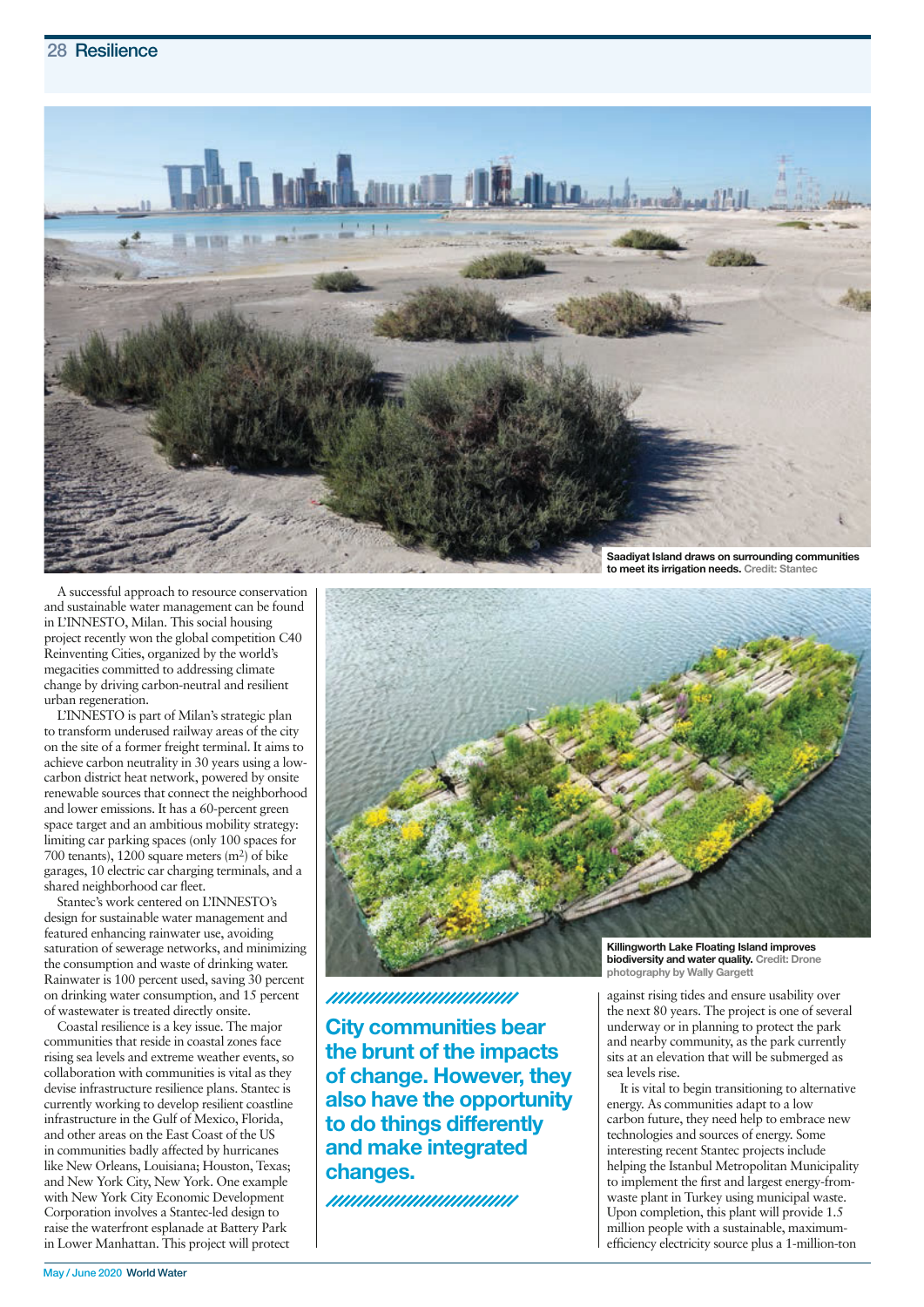

**Istanbul Waste Incineration and Power Plant will provide sustainable maximum efficiency electricity. Credit: Stantec**

#### **Natural defense against storms**

The US south shore of the New York City borough of Staten Island has sustained decades of coastal erosion. Its condition, made worse by Superstorm Sandy, has left this community more vulnerable to the next coastal storm.

As part of its New York Rising Community Reconstruction Plans, the State of New York set up the Tottenville Shoreline Protection Project — a storm recovery and resilience initiative. The assignment called for the design and construction of a stone-core, sandcapped dune system that would reduce wave impact and coastal erosion along the shore. However, it became clear that the dune solution wouldn't be effective for the entire shoreline, so Stantec and Rebuild by Design created an onshore and offshore integrated system. They adopted a layered approach using a series of measures including wetland enhancement, eco-revetments, hardened dune systems, shoreline plantings, maritime forest restoration, and earthen berms. The system will provide a naturalized barrier protecting the community from wave action, the impacts of coastal flooding, and shoreline erosion by restoring and enhancing ecosystems and improving waterfront access.

reduction in carbon dioxide emissions while converting 15 percent of Istanbul's waste into energy.

Stantec also created a wind power program for the Galapagos Islands, which now supplies approximately 40 percent of the islands' electricity needs, significantly reducing reliance on diesel generators, maintaining the pristine nature of the island and protecting it from potential oil spills.

#### **There is no such thing as doing nothing**

Nature is always active. Because of this, communities should be active too. Communities need to protect, restore, monitor, and respond to biodiversity loss, climate change, and environmental degradation. For example, the concept of rewilding is a progressive approach to conservation, enabling natural processes to restore landscapes and repair ecosystems. The answer is found in infrastructure solutions that integrate both the natural and built environment. Some recent examples include: habitat restoration in the US, improving biodiversity and flood protection in the UK, and also Southern Water's example of collaboration with farmers in the south east of the UK.

Pollinator populations worldwide are in decline due to habitat loss. Stantec has worked with US energy clients for many years, incorporating native habitat on their transmission rightsof way (ROWs) to benefit declining pollinator species. Given restoration on a large scale can be costly and time-consuming, Stantec has helped clients explore strategic ways to improve the ROW in pollinator habitats by researching pollinator habitat requirements and building predictive geographic information system models. The resulting maps identify areas with the greatest potential for successful pollinator habitat enhancement, allowing clients to focus their budgets and restoration efforts where it would be most likely to succeed.

In the UK, a surface water separation scheme carried out by Northumbrian Water, North Tyneside Council, and the Environment Agency involved the installation of three floating island ecosystems by Biomatrix Water in Killingworth Lake, North Tyneside. This has improved the biodiversity and water quality and will provide natural habitat as part of a US\$7.5-million (£6 million) flood-reduction and surface-water improvement scheme designed and constructed by Esh-Stantec. The overall scheme not only provides flood protection to over 3500 homes, it provides amenity and biodiversity through the establishment of surface-water attenuation areas. Instead of flowing back to the sewerage system,

overflows from the lake will spill into natural grass-covered areas nearby and drain back to a local watercourse. Led by the Construction Industry Research and Information Association's Biodiversity Interest Group, this approach raises awareness of how biodiversity needs to become a key component within the construction and development industry, as an integrated part of planning and delivering projects.

Meanwhile, in the south of the UK, Southern Water uses resilience strategies to address drought and flooding extremes as interconnected issues. It faces particular challenges from its geography with land at both sea level and adjacent steeply sloping hills (the South Downs) affecting water supplies and retention, soil erosion, and soil health. To address some of these aspects, it is taking innovative action in partnership with stakeholders across its region to enable them to adapt to a different future.

One approach in Southern Water's region that is showing early promise is in learning programs with farmers who are adopting regenerative and flexible farming techniques – such as keeping cattle in herds and changing grazing behavior. Because the cattle are less stressed, they are happier, healthier, stay warmer without being brought inside, and require fewer antibiotics or medicines. Managing livestock in this way also means they do not overgraze and still fertilize the soil, resulting in improved soil quality, better water retention, and higher-quality raw water.

Another Southern Water project encourages farmers to plant winter cover crops to remove nitrates and phosphates in the soil that would otherwise runoff into the water course. Similarly, the root formation of the crop binds the soil, helping to slow or prevent soil erosion by decreasing surface water runoff and ensuring higher-quality ground water. Meanwhile, the farmers get a winter crop that they can use to fertilize their soil and get better crop yields in the long term. Sustainable actions like these protect land from drought and soil erosion, reduce water pollution and flooding, and help farmers.

#### **Regenerating and reclaiming the natural environment**

Globally, work is underway to reverse environmental degradation and the loss of biodiversity, which is damaging economies and long-term survival. Infrastructure and solutions that embrace nature as an integral part of the solution need to be embedded. To offset carbon in its region, Southern Water originally considered more tree planting and it has recently planted 1,400 trees, including rare black poplars and willow to improve biodiversity at various



**World Water May / June 2020**